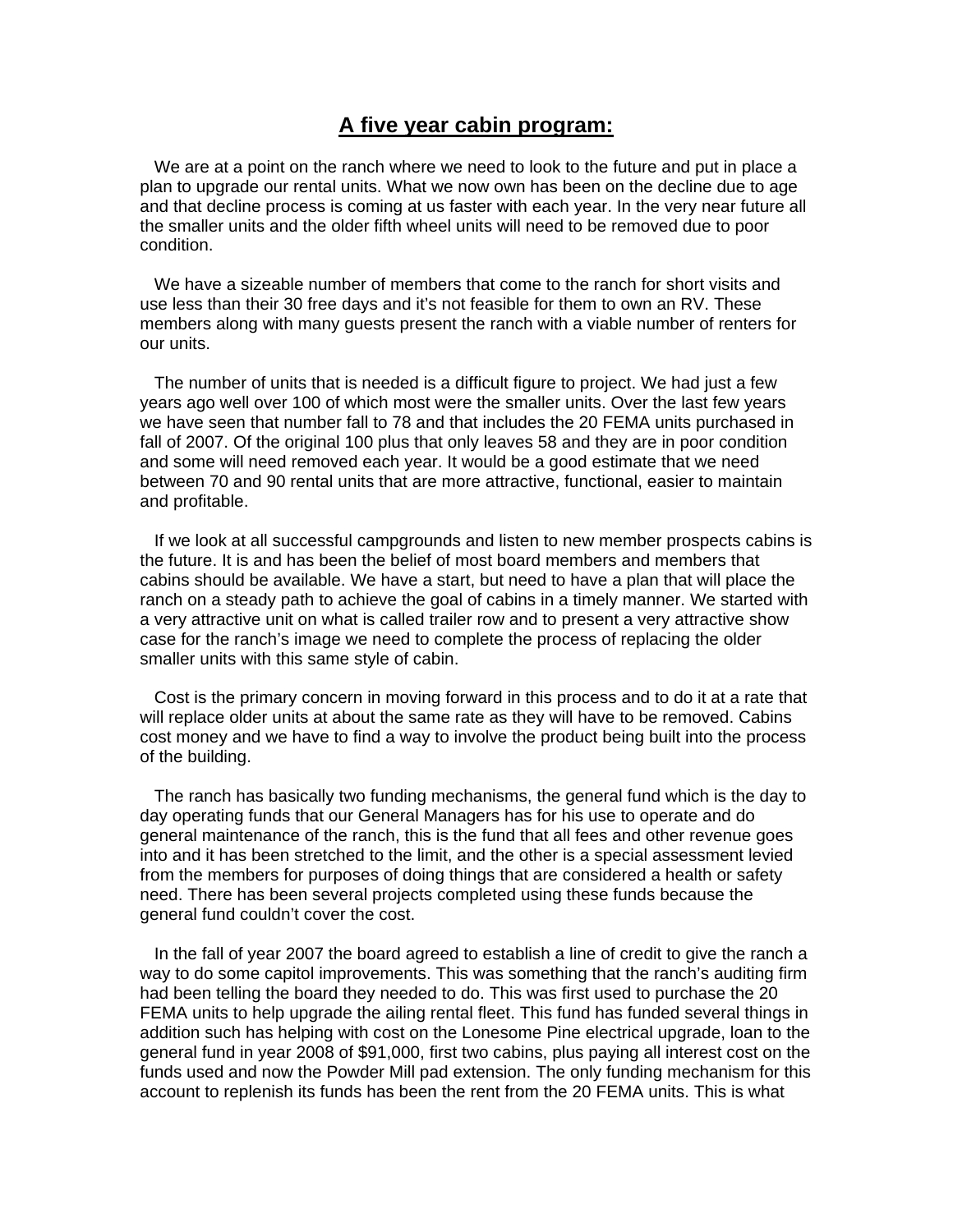was set up in the beginning. Starting with the cabins it has been agreed that \$60 of the daily rent on each cabin also be placed back into this fund. For this fund to have substantial revenue for future use we have to have a good funding source. This will allow the ranch a way to make some capitol improvements without requiring it from the membership in fees.

 The line of credit was first set up with a limit of \$200,000 of which we used all of it in the first few months with purchases of FEMA units and getting the Lonesome Pine electrical upgrade started earlier. With these earlier expenditures and the expenditures stated above the account will be paid down to about \$70,000 at the beginning of year 2011. This has been a great feat for only 20 rental units. Also it is planned for the general fund to pay the balance of the loan made back in year 2008 of \$41,000 in January. This will have the account with about \$29,000 of borrowed funds.

 A plan has been put together by which we can have a cabin building plan in place where the line of credit using the funding from the FEMA units and the cabin units as they are built to cover the cost. The only cost covered by the general fund will be the labor as was done on the first two cabins. There is \$25 of every rental day of the cabins that does go back into the general fund and after a number of cabins are completed this will add up to serious funds and help offset some of this cost. When the cabin project is completed in a few years a larger portion of the cabin revenue can be placed into the general fund. For all this to happen the ranch has to make a start and understand that the investment has to be made before the revenue can happen.

 Wishing and hoping won't make it happen; it takes action and a plan of action. What is being attempted here is to put together a reasonable conservative business plan that can be slowed if needed or other adjustments that might need to be considered. It is being set up to where we don't have to jump into a high risk financial position, but can adjust as needed.

 Please take the time to study it and see where there needs to be adjustments and if the approach is conservative enough. Keep in mind that this is based on monthly averages and that revenue actually comes heavy during the seasonal months and slower during the off-season. But if possible the building process needs to progress on a steady program to get cabins in a timely manner.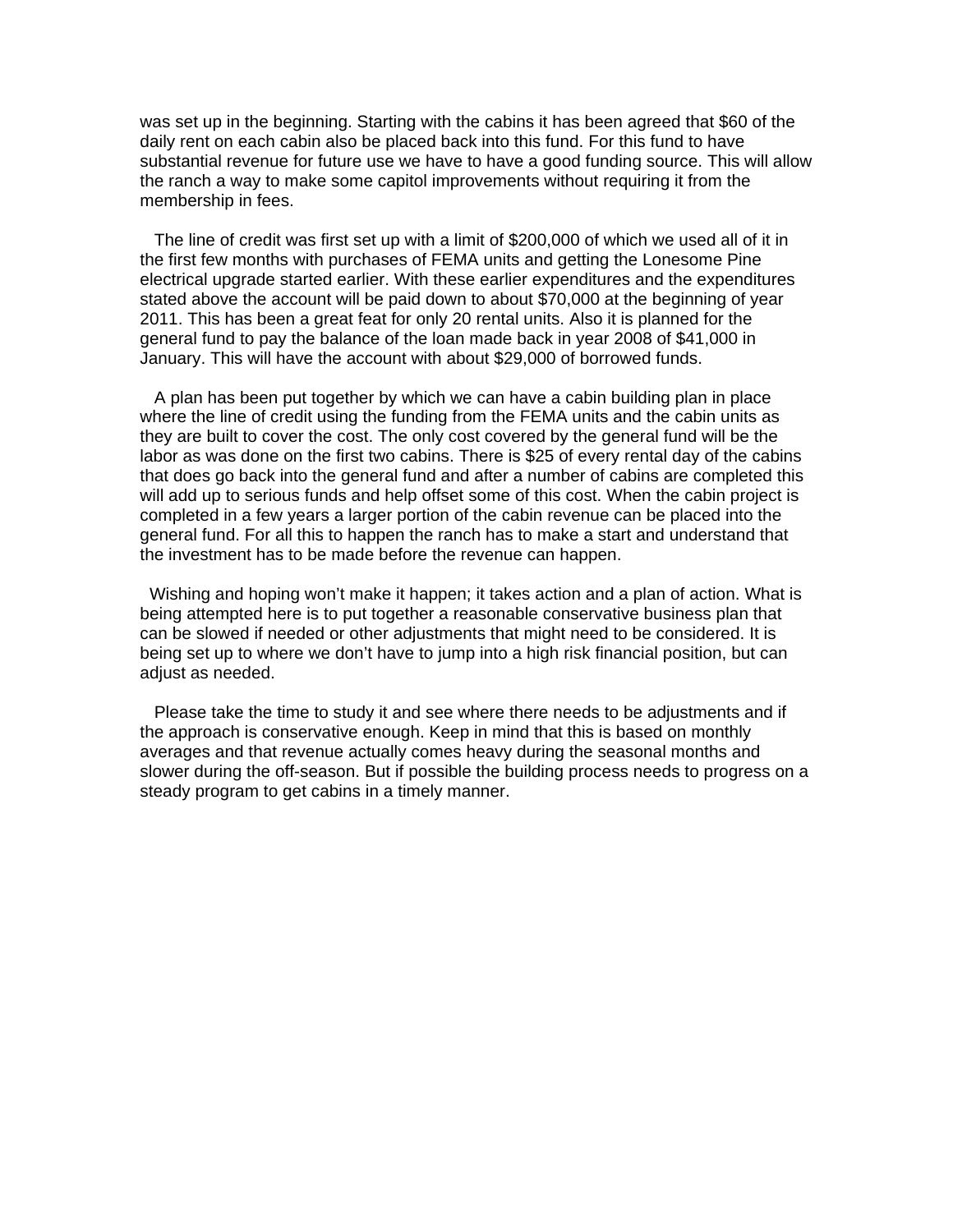# **Labor Costs:**

I have had some who are concerned about the labor cost to build the interiors. As you can see on the Fact & Assumption sheet that we done the first 2 cabins with the Ranch's "Special Projects Crew" that our GM set up to do special projects. The reason for taking this approach was to get the cabins built faster with less money up front out of the LOC account. There is \$25/rental day that goes back into the General Fund. It starts out slow but about 2 years into the project the cabins have generated \$18,000 back to the general fund. At the end of the 5 year plan there has been \$99,000 generated back to the general fund. During the year following the plan completion it will generate about \$38,000 and that will continue each year.

The rough estimate for labor to build the 30 cabin interiors is \$105,600 at the end of 6 years the \$25/rent/day will generate about \$137,400. If not changed, in 10 years this \$25 will generate \$291,000.

Once the cabin plan is determined to be complete by a future board they can at that time set a new payment schedule. They may want to put \$40 or \$45/rent/day back into the general fund.

Think about it this way, when most businesses or individuals purchase a building or home you make a commit for the whole cost and you start making payments for 15 or more years. With these cabins the commitment is one at a time and the commitment can be slowed down if needed or design changes can be done at anytime. The material will be paid off when the cabins are completed in 5 years because of the funding system built in, only the labor cost will be paid over time which might run one or two years after cabins are complete. This would be considered a very fast pay off by anyone's standards.

This approach was used because it was available to be used. We have to take advantage of our strong points.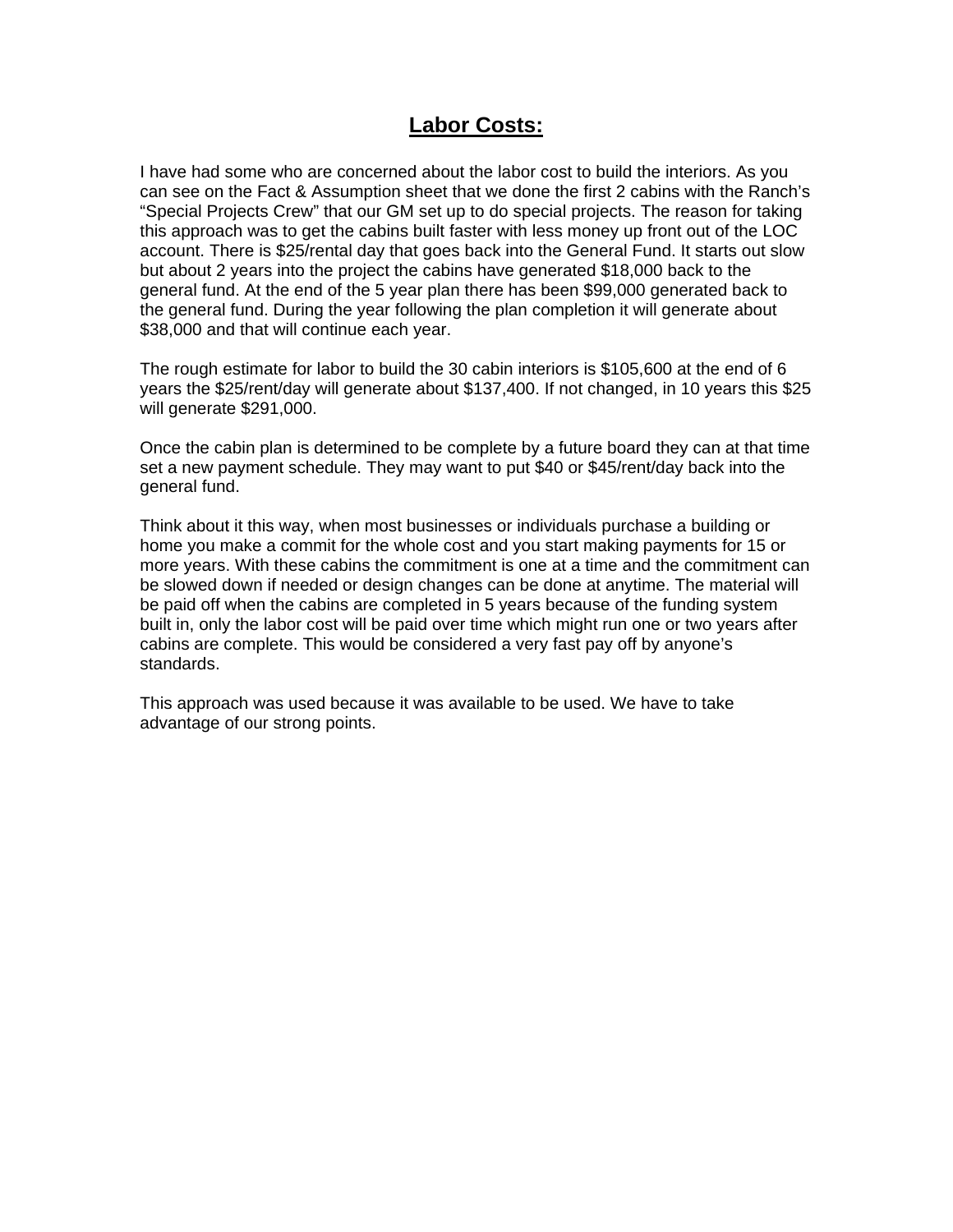# **Key points in the Cabin Plan**

- **1. The rent generated by the 20 FEMA trailers.** 
	- **a. This will be between \$56,000 and 65,000.**
	- **b. As of Oct. 2010 we are at \$57,000 and FEMA units are still active due to deer season and Thanksgiving.**
	- **c. This alone will cover the material cost of 4 cabins plus each year.**
- **2. The rent from 2 cabins already built will put \$60/rental day back into the cabin funding.** 
	- **a. As of early Nov. the cabins have averaged 6.27 rental/days per each 30 day period.**
- **3. This plan can very easily be slowed or speeded up as funds indicate.** 
	- **a. If slowed down it won't affect the rental stream from the other sources already in the system.**
- **4. As each cabin is completed it becomes an additional income source to the plan.** 
	- **a. \$60/rental day to the Line of Credit.**
	- **b. \$25/rental day to the General Fund.**
- **5. The plan can at anytime be adjusted to different size cabin units.** 
	- **a. The funding sources in place will continue.**
- **6. The plan can also be adjusted to different numbers of cabins.**
- **7. Future rental rates maybe increased as justified.**
- **8. The day to day operation and upkeep is already in place because of rental units now in service.**
- **9. Over the next few years most or all of the older rental units will have to be removed due to age and condition.** 
	- **a. This will increase the demand for the new cabin units.**
- **10. The maintenance should be low during this construction period.** 
	- **a. 2 cabins will be about 5.5 years old.**
	- **b. Next 6 cabins will be 4 to 5 years old.**
	- **c. Next 6 cabins will be 3 to 4 years old.**
	- **d. Next 6 cabins will be 2 to 3 years old.**
	- **e. Next 6 cabins will be 1 to 2 years old.**
	- **f. Last 6 cabins will be 0 to 1 year old.**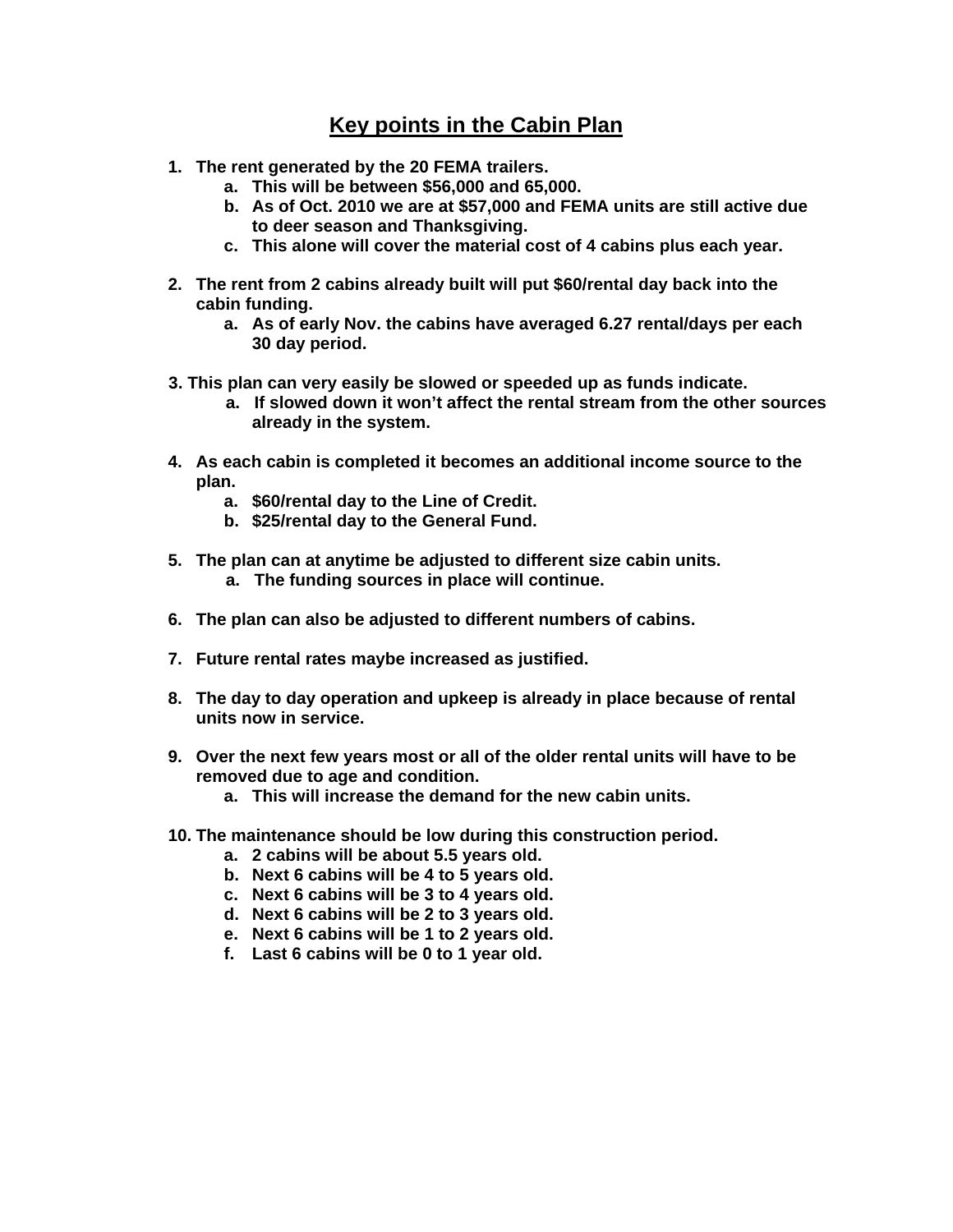# **First 2 Cabins as of Nov. 30, 2010**

**Cabin # 1 opened on 7/16/10 = 136 days-----------this is 4.533 (30 day periods) Cabin # 2 opened on 8/27/10 = 94 days------------this is 3.133 (30 day periods) Total both cabins is 7.666 Mo. (30 day periods) As of Nov. 30, 2010 they have been rented out for 52 days. 52 days / 7.666 = 6.783 days rent/Mo average The cabin plan used a conservative number of 4 days/Mo. At \$60 designated to the LOC account this is 52 x \$60 = \$3,120 This is \$3,120 / 7.666 Mo = \$406.99/Mo The plan used a conservative \$240.00/Mo**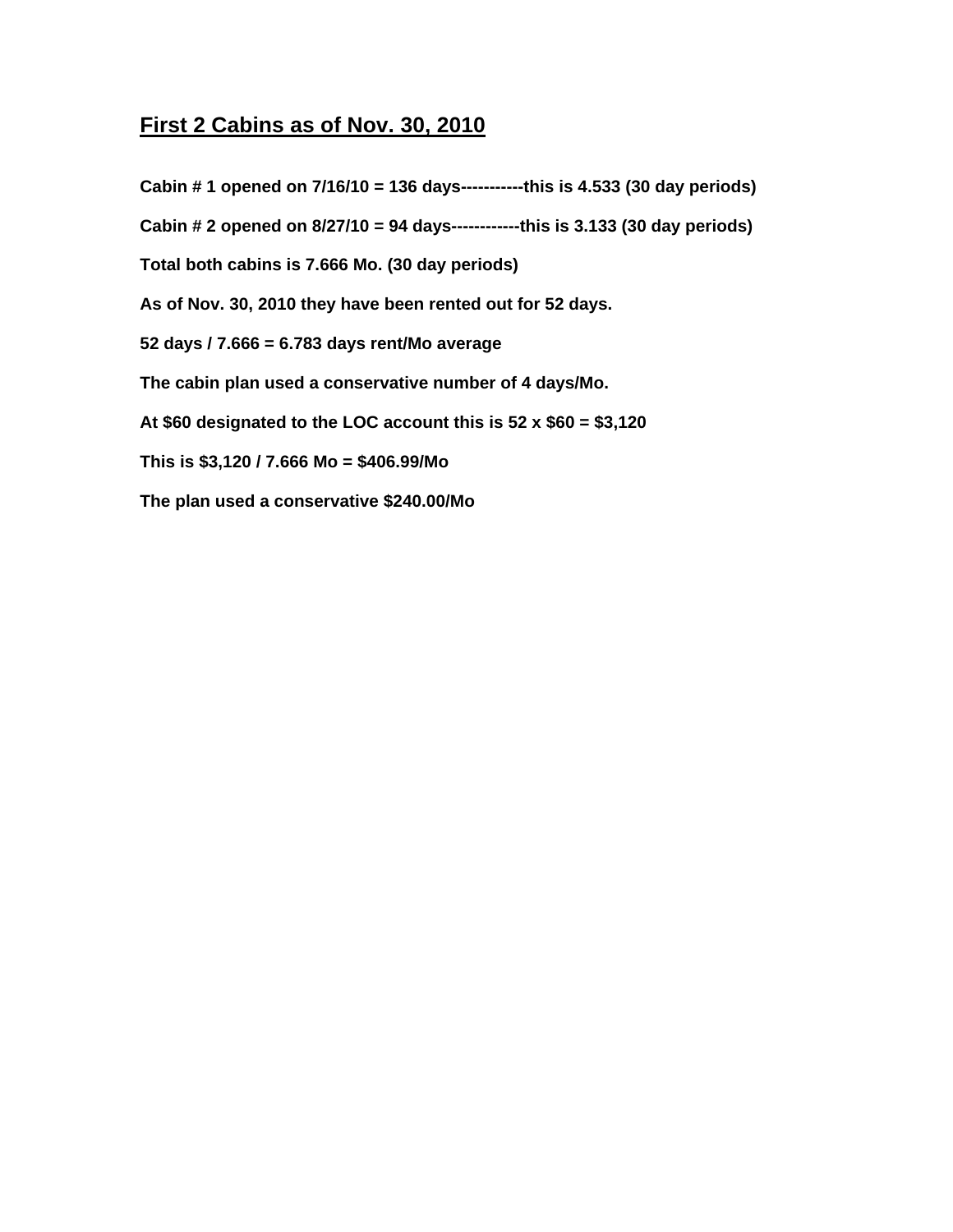## **Five year Cabin Plan (2011 thru 2015)**

| List of facts and assumptions |                                                                                                                                                                      | Need to use conservative numbers |                                |
|-------------------------------|----------------------------------------------------------------------------------------------------------------------------------------------------------------------|----------------------------------|--------------------------------|
| Fact                          | 1. Ranch will owe Line of Credit about \$70,000 as of Jan.1, 2011. Line of Credit limit is \$150,000<br>2. General Fund owes Line of Credit \$41,000 from 2008 loan. |                                  |                                |
|                               | 3. Ranch has 20 FEMA trailers. All rent is designated back to Line of Credit account.                                                                                |                                  |                                |
|                               | a. 2008 year total rent received \$55,789.                                                                                                                           | Rent was \$40/day.               | Average days rent/unit 70.     |
|                               | b. $2009$ year total rent received \$64,471.                                                                                                                         | Rent was \$42/day.               | Average days rent/unit 77.     |
|                               | c. 2010 year total rent as of Oct. $$57,000$ .                                                                                                                       | Rent is \$45/day.                | As of Oct. days rent/unit 63.3 |
|                               | Note: Nov. is a busy month. Deer season and Thanksgiving.                                                                                                            |                                  |                                |
|                               |                                                                                                                                                                      |                                  |                                |
| Assumption                    | e. For this plan use a conservative rent received of \$56,400 per year. Use \$4700/Mo. (59 days per unit).                                                           |                                  |                                |
| Fact                          | 4. Ranch has 2 cabins now.                                                                                                                                           |                                  |                                |
|                               | a. Rent is \$85/day.                                                                                                                                                 |                                  |                                |
|                               | b. \$60 of the rent is designated back to Line of Credit.                                                                                                            |                                  |                                |
|                               | c. Use a conservative rental days/cabin of 48 days. This will be 4 days/Mo average and generate \$2880/yr.                                                           |                                  |                                |
|                               | d. This will be an average of \$240/Mo.                                                                                                                              |                                  |                                |
|                               | e. Most likely in years 2013, 2014 or 2015 there will be small rent increase. This is unknown so don't fact in.                                                      |                                  |                                |
| Fact                          | 5. The <b>interest rate</b> on the <b>Line of Credit</b> at this time is 7.5% simple interest.                                                                       |                                  |                                |
|                               | a. This rate has been same for last 2 years.                                                                                                                         |                                  |                                |
|                               | b. This is $7.5 / 12 = .625%$ per month.                                                                                                                             |                                  |                                |
|                               | c. For this plan assume that the rate may increase .25% each year.                                                                                                   |                                  |                                |
|                               | Year 2011 use 7.5% per year (which is .625% or .00625 per month).                                                                                                    |                                  |                                |
|                               | Year 2012 use 7.75% per year (which is .6458% or .006458 per month).                                                                                                 |                                  |                                |
|                               | Year 2013 use 8% per year (which is .6667% or .006667 per month).                                                                                                    |                                  |                                |
|                               | Year 2014 use 8.25% per year (which is .6875% or .006875 per month).                                                                                                 |                                  |                                |
|                               | Year 2015 use 8.5% per year (which is .7083% or .007083 per month).                                                                                                  |                                  |                                |
|                               | d. Interest is due upon renewal once per year. For this example figure interest cost per month.                                                                      |                                  |                                |
| Assumption                    | 6. Cost of material to increase 3% each year. Use material cost starting in year 2011 of \$13,500.                                                                   |                                  |                                |
|                               | a. Year 2011----------\$13,500                                                                                                                                       |                                  |                                |
|                               | b. Year $2012$ ----------\$13,905                                                                                                                                    |                                  |                                |
|                               | c. Year 2013----------\$14,322                                                                                                                                       |                                  |                                |
|                               | d. Year 2014----------\$14,752<br>e. Year 2015----------\$15,195                                                                                                     |                                  |                                |
| Fact                          | 7. General Fund covered the cost of labor on the first 2 cabins.                                                                                                     |                                  |                                |
|                               | a. Have General Fund continue to cover cost of labor.                                                                                                                |                                  |                                |
|                               | b. This will allow Line of Credit to cover material.                                                                                                                 |                                  |                                |
|                               | c. This will also keep interest cost lower.                                                                                                                          |                                  |                                |
|                               |                                                                                                                                                                      |                                  |                                |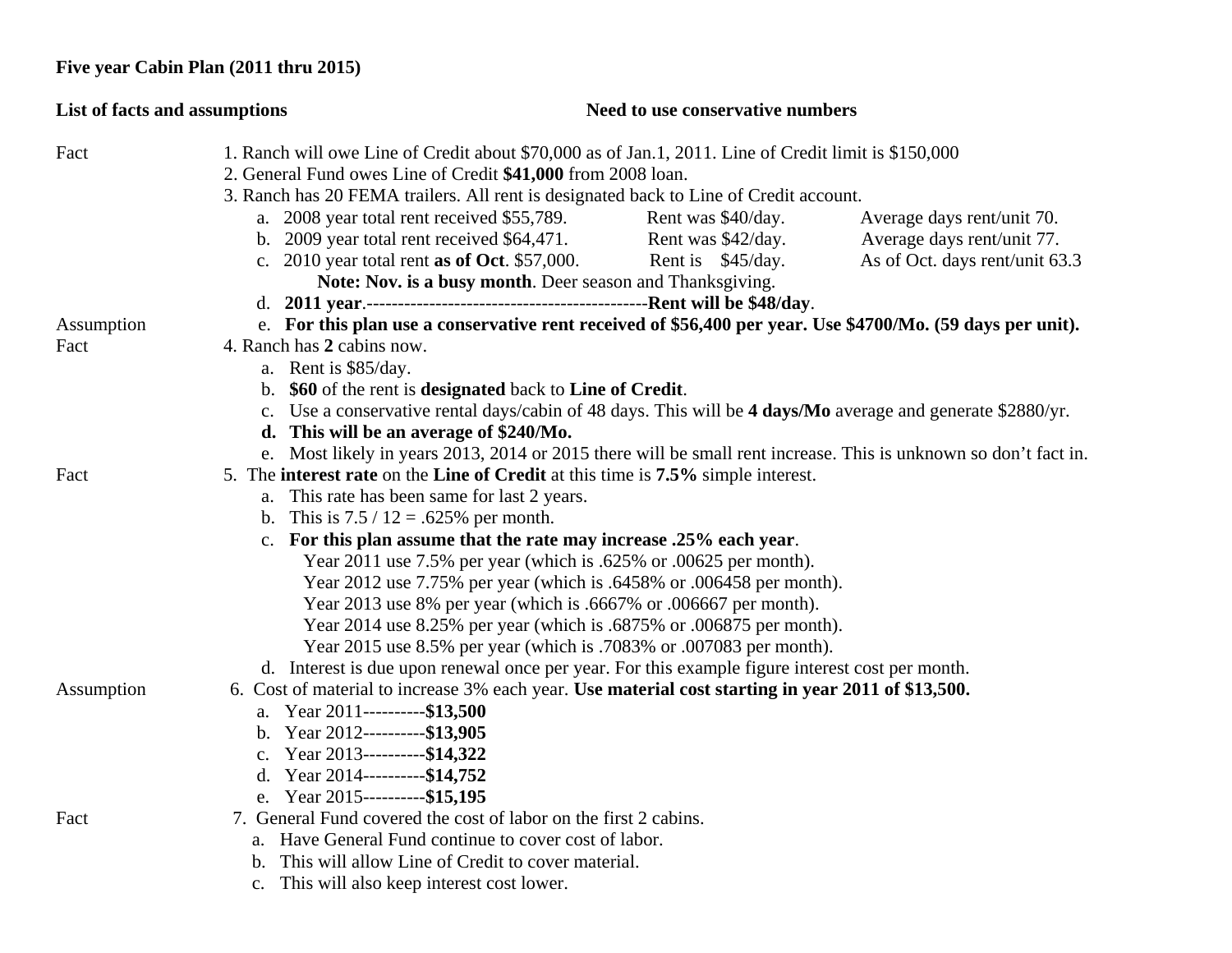**Plan--------Starting in January 2011 begin the process of building 1 cabin every 2 months. This will be 6 cabins/year or 30 cabins/5 years.**  Note: This plan will allow the option of slowing down if needed.

|                  | <b>Year 2011</b>                                                                                                                                            |              |                |                                                       |
|------------------|-------------------------------------------------------------------------------------------------------------------------------------------------------------|--------------|----------------|-------------------------------------------------------|
| <b>Year/Date</b> | <b>Transaction</b>                                                                                                                                          | Cost         | <b>Revenue</b> | <b>Balance</b>                                        |
| Jan. 1, 2011     | Amount of Line of Credit (LOC) loan active<br><b>Rough estimate</b><br>Ranch to pay back balance of loan from year 2008<br>Borrow funds to build cabin $#3$ | \$13,500.00  | \$41,000.00    | $(\$70,000.00)$<br>$(\$29,000.00)$<br>$(\$42,500.00)$ |
|                  |                                                                                                                                                             |              |                |                                                       |
| <b>Jan. 31</b>   | <b>Rent from FEMA trailers</b>                                                                                                                              |              | \$4,700.00     | $(\$37,800.00)$                                       |
|                  | <b>Rent from first 2 cabins</b>                                                                                                                             |              | \$<br>480.00   | $(\$37,320.00)$                                       |
|                  | Interest on \$42,500                                                                                                                                        | \$<br>265.63 |                | $(\$37,585.63)$                                       |
| <b>Feb. 28</b>   | <b>Rent from FEMA trailers</b>                                                                                                                              |              | \$4,700.00     | $(\$32,885.63)$                                       |
|                  | <b>Rent from first 2 cabins</b>                                                                                                                             |              | \$<br>480.00   | $(\$32,405.63)$                                       |
|                  | Interest on \$37,585.63                                                                                                                                     | \$<br>234.91 |                | $(\$32,640.54)$                                       |
| Mar. 1           | Borrow funds to build cabin $#4$                                                                                                                            | \$13,500.00  |                | $(\$46,140.54)$                                       |
| <b>Mar. 31</b>   | <b>Rent from FEMA trailers</b>                                                                                                                              |              | 4,700.00<br>\$ | $(\$41,440.54)$                                       |
|                  | <b>Rent from first 3 cabins</b>                                                                                                                             |              | \$<br>720.00   | $(\$40,720.54)$                                       |
|                  | <b>Interest on \$46,140.54</b>                                                                                                                              | \$<br>288.38 |                | $(\$41,008.91)$                                       |
| Apr. 30          | <b>Rent from FEMA trailers</b>                                                                                                                              |              | \$<br>4,700.00 | $(\$36,308.91)$                                       |
|                  | <b>Rent from first 3 cabins</b>                                                                                                                             |              | 720.00<br>\$   | $(\$35,588.91)$                                       |
|                  | <b>Interest on \$41,008.91</b>                                                                                                                              | \$<br>256.31 |                | $(\$35,845.22)$                                       |
| May 1            | Borrow funds to build cabin $# 5$                                                                                                                           | \$13,500.00  |                | $(\$49,345.22)$                                       |
| <b>May 31</b>    | <b>Rent from FEMA trailers</b>                                                                                                                              |              | 4,700.00<br>\$ | $(\$44,645.22)$                                       |
|                  | <b>Rent from first 4 cabins</b>                                                                                                                             |              | \$<br>960,00   | $(\$43,685.22)$                                       |
|                  | <b>Interest on \$49,345.22</b>                                                                                                                              | \$<br>308.41 |                | $(\$43,993.63)$                                       |
| June 30          | <b>Rent from FEMA trailers</b>                                                                                                                              |              | 4,700.00<br>\$ | $(\$39,293.63)$                                       |
|                  | <b>Rent from first 4 cabins</b>                                                                                                                             |              | 960.00<br>\$   | $(\$38,333.63)$                                       |
|                  | <b>Interest on \$43,993.63</b>                                                                                                                              | 274.96<br>\$ |                | $(\$38,608.59)$                                       |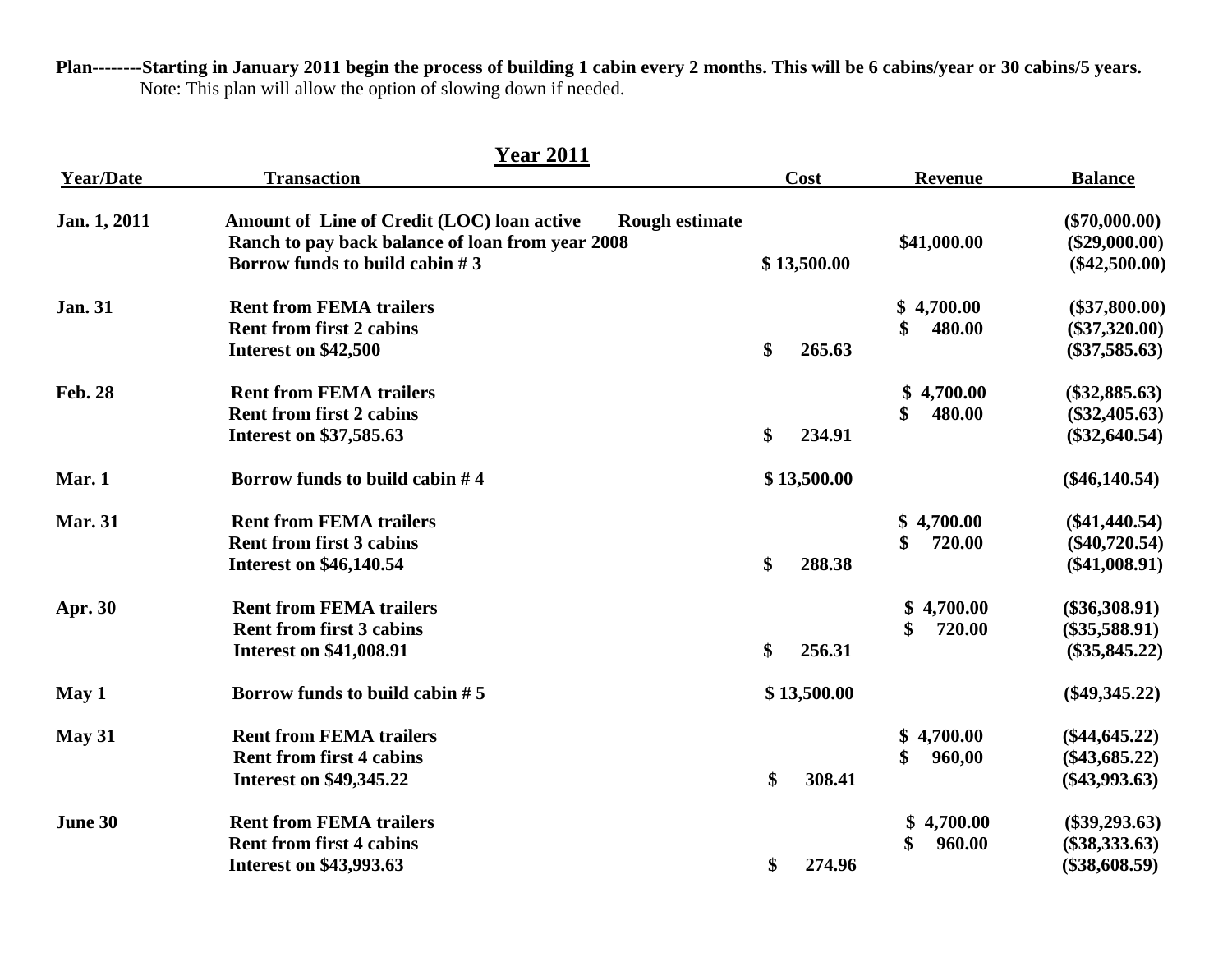| July 1          | Borrow funds to build cabin $# 6$ | \$13,500.00  | $(\$52,108.59)$               |
|-----------------|-----------------------------------|--------------|-------------------------------|
| July 31         | <b>Rent from FEMA trailers</b>    |              | \$4,700.00<br>$(\$47,408.59)$ |
|                 | <b>Rent from first 5 cabins</b>   |              | \$1,200.00<br>$(\$46,208.59)$ |
|                 | <b>Interest on \$52,108.59</b>    | \$<br>325.68 | $(\$46,534.27)$               |
| <b>Aug. 31</b>  | <b>Rent from FEMA trailers</b>    |              | \$4,700.00<br>$(\$41,834.27)$ |
|                 | <b>Rent from first 5 cabins</b>   |              | \$1,200.00<br>$(\$40,634.27)$ |
|                 | <b>Interest on \$46,534.27</b>    | \$<br>290.84 | $(\$40,925.10)$               |
| Sept. 1         | Borrow funds to build cabin #7    | \$13,500.00  | $(\$54,425.10)$               |
| <b>Sept. 30</b> | <b>Rent from FEMA trailers</b>    |              | \$4,700.00<br>$(\$49,725.10)$ |
|                 | <b>Rent from first 6 cabins</b>   |              | \$1,440.00<br>$(\$48,285.10)$ |
|                 | <b>Interest on \$54,425.10</b>    | \$<br>340.16 | $(\$48,625.26)$               |
| Oct. 31         | <b>Rent from FEMA trailers</b>    |              | \$4,700.00<br>$(\$43,925.26)$ |
|                 | <b>Rent from first 6 cabins</b>   |              | \$1,440.00<br>$(\$42,485.26)$ |
|                 | <b>Interest on \$48,625.26</b>    | \$<br>303.91 | $(\$42,789.17)$               |
| <b>Nov. 1</b>   | Borrow funds to build cabin $#8$  | \$13,500.00  | $(\$56,289.17)$               |
| <b>Nov. 30</b>  | <b>Rent from FEMA trailers</b>    |              | \$4,700.00<br>$(\$51,589.17)$ |
|                 | <b>Rent from first 7 cabins</b>   |              | \$1,680.00<br>$(\$49,909.17)$ |
|                 | <b>Interest on \$56,289.17</b>    | \$<br>351.81 | $(\$50,260.98)$               |
| Dec. 31         | <b>Rent from FEMA trailers</b>    |              | \$4,700.00<br>$(\$45,560.00)$ |
|                 | <b>Rent from first 7 cabins</b>   |              | \$1,680.00<br>$(\$43,880.98)$ |
|                 | <b>Interest on \$50,260.98</b>    | \$<br>314.13 | $(\$44,195.11)$               |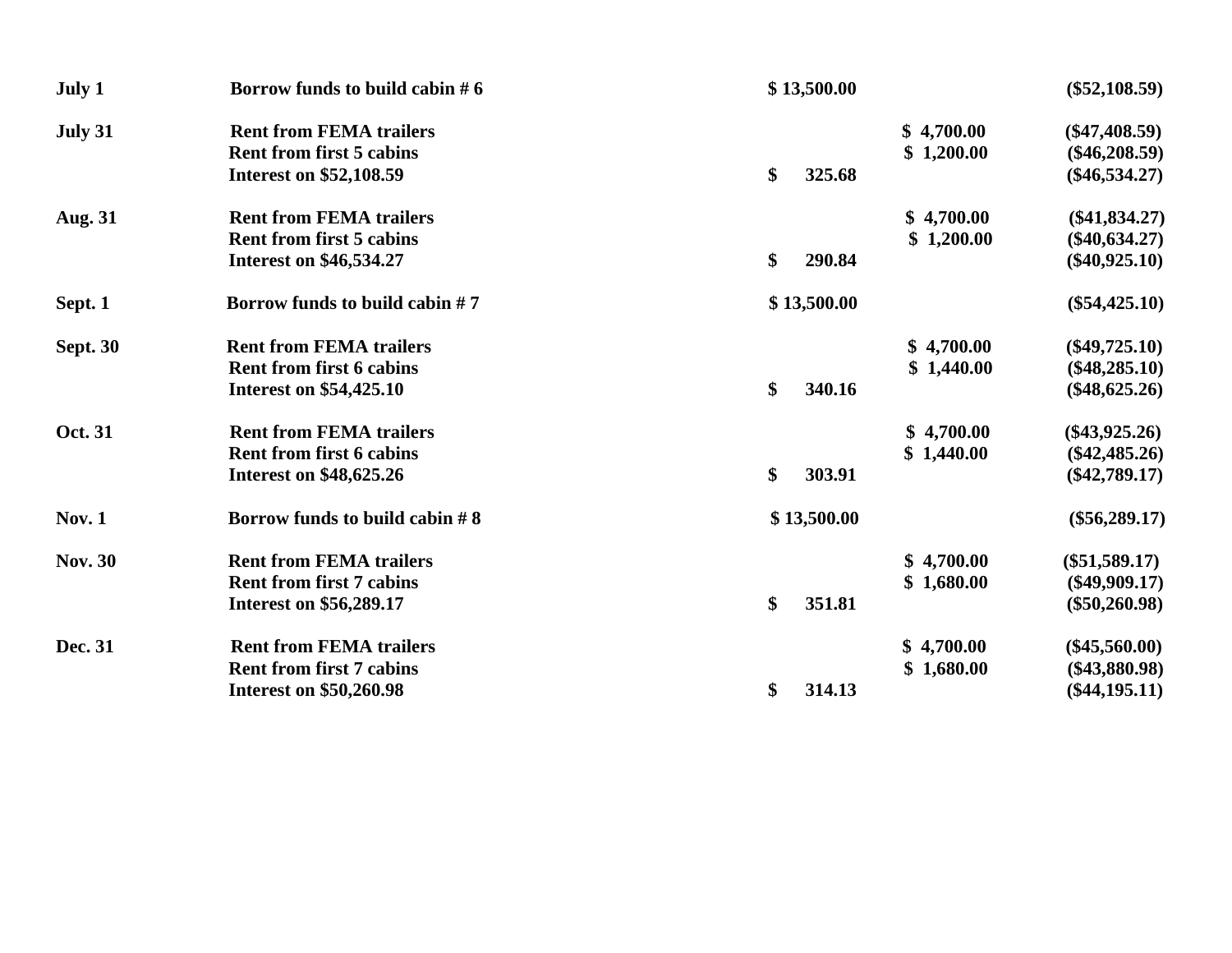**Year 2012**

| <b>Year/Date</b> | <b>Transaction</b>                 | Cost         | <b>Revenue</b> | <b>Balance</b>  |
|------------------|------------------------------------|--------------|----------------|-----------------|
| Jan. 1, 2012     | Borrow funds to build cabin $# 9$  | \$13,905.00  |                | $(\$58,100.11)$ |
| <b>Jan. 31</b>   | <b>Rent from FEMA trailers</b>     |              | \$4,700.00     | $(\$53,400.11)$ |
|                  | <b>Rent from first 8 cabins</b>    |              | \$1,920.00     | $(\$51,480.11)$ |
|                  | <b>Interest on \$58,100.11</b>     | \$<br>375.21 |                | $(\$51,855.32)$ |
| <b>Feb. 28</b>   | <b>Rent from FEMA trailers</b>     |              | \$4,700.00     | $(\$47,155.32)$ |
|                  | <b>Rent from first 8 cabins</b>    |              | \$1,920.00     | $(\$45,235.32)$ |
|                  | Interest on \$51,855.32            | \$<br>334.88 |                | $(\$45,570.20)$ |
| Mar. 1           | Borrow funds to build cabin $# 10$ | \$13,905.00  |                | $(\$59,475.20)$ |
| <b>Mar. 31</b>   | <b>Rent from FEMA trailers</b>     |              | \$4,700.00     | $(\$54,775.20)$ |
|                  | <b>Rent from first 9 cabins</b>    |              | \$2,160.00     | $(\$52,615.20)$ |
|                  | <b>Interest on \$59,475.20</b>     | \$<br>384.09 |                | $(\$52,999.29)$ |
| Apr. 30          | <b>Rent from FEMA trailers</b>     |              | \$4,700.00     | $(\$48,299.29)$ |
|                  | <b>Rent from first 9 cabins</b>    |              | \$2,160.00     | $(\$46,139.29)$ |
|                  | <b>Interest on \$52,999.29</b>     | \$<br>342.27 |                | $(\$46,481.56)$ |
| May 1            | Borrow funds to build cabin #11    | \$13,905.00  |                | $(\$60,386.56)$ |
| May 30           | <b>Rent from FEMA trailers</b>     |              | \$4,700.00     | $(\$55,686.56)$ |
|                  | <b>Rent from first 10 cabins</b>   |              | \$2,400.00     | $(\$53,286.56)$ |
|                  | <b>Interest on \$60,386.56</b>     | \$<br>389.98 |                | $(\$53,676.54)$ |
| June 30          | <b>Rent from FEMA trailers</b>     |              | \$4,700.00     | $(\$48,976.54)$ |
|                  | <b>Rent from first 10 cabins</b>   |              | \$2,400.00     | $(\$46,576.54)$ |
|                  | <b>Interest on \$53,676.54</b>     | \$<br>346.64 |                | $(\$46,923.18)$ |
| July 1           | Borrow funds to build cabin #12    | \$13,905.00  |                | $(\$60,828.18)$ |
| July 31          | <b>Rent from FEMA trailers</b>     |              | \$4,700.00     | $(\$56,128.18)$ |
|                  | <b>Rent from first 11 cabins</b>   |              | \$2,640.00     | $(\$53,488.18)$ |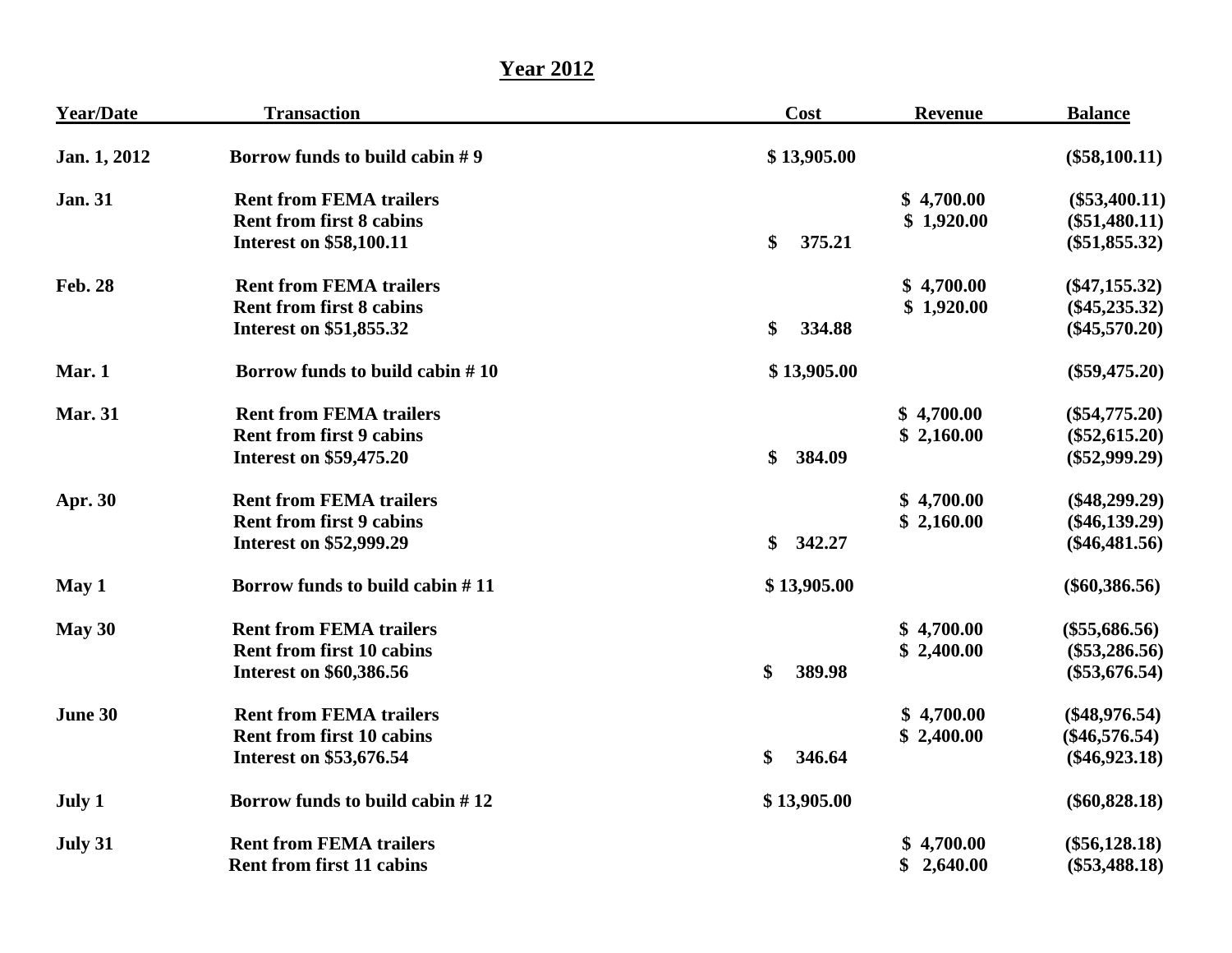|                 | <b>Interest on \$60,828.18</b>     | \$<br>392.83            | $(\$53,881.01)$ |
|-----------------|------------------------------------|-------------------------|-----------------|
| <b>Aug. 31</b>  | <b>Rent from FEMA trailers</b>     | \$4,700.00              | $(\$49,181.01)$ |
|                 | <b>Rent from first 11 cabins</b>   | \$2,640.00              | $(\$46,541.01)$ |
|                 | <b>Interest on \$53,881.01</b>     | $\mathbf{\$}$<br>347.96 | $(\$46,888.97)$ |
| Sept. 1         | Borrow funds to build cabin $# 13$ | \$13,905.00             | $(\$60,793.97)$ |
| <b>Sept. 30</b> | <b>Rent from FEMA trailers</b>     | \$4,700.00              | $(\$56,093.97)$ |
|                 | <b>Rent from first 12 cabins</b>   | \$2,880.00              | $(\$53,213.97)$ |
|                 | <b>Interest on \$60,793.97</b>     | $\mathbf{\$}$<br>392.61 | $(\$53,606.58)$ |
| Oct. 31         | <b>Rent from FEMA trailers</b>     | \$4,700.00              | $(\$48,906.58)$ |
|                 | <b>Rent from first 12 cabins</b>   | \$2,880.00              | $(\$46,026.58)$ |
|                 | Interest on \$53,606.58            | $\mathbf{\$}$<br>346.19 | $(\$46,372.77)$ |
| <b>Nov. 1</b>   | Borrow funds to build cabin #14    | \$13,905.00             | $(\$60,277.77)$ |
| <b>Nov. 30</b>  | <b>Rent from FEMA trailers</b>     | \$4,700.00              | $(\$55,577.77)$ |
|                 | <b>Rent from first 13 cabins</b>   | \$3,120.00              | $(\$52,457.77)$ |
|                 | <b>Interest on \$60,277.77</b>     | \$<br>389.27            | $(\$52,847.04)$ |
| Dec. 31         | <b>Rent from FEMA trailers</b>     | \$4,700.00              | $(\$48,147.04)$ |
|                 | <b>Rent from first 13 cabins</b>   | 3,120.00<br>\$          | $(\$45,027.04)$ |
|                 | <b>Interest on \$52,847.04</b>     | \$<br>341.29            | $(\$45,368.33)$ |
|                 |                                    |                         |                 |

#### **Year 2013**

| <b>Year/Date</b>    | <b>Transaction</b>                                                                                   | Cost        | <b>Revenue</b>           | <b>Balance</b>                                        |
|---------------------|------------------------------------------------------------------------------------------------------|-------------|--------------------------|-------------------------------------------------------|
| <b>Jan.</b> 1, 2013 | Borrow funds to build cabin $# 15$                                                                   | \$14,322.00 |                          | $(\$59,690.33)$                                       |
| <b>Jan. 31</b>      | <b>Rent from FEMA trailers</b><br><b>Rent from first 14 cabins</b><br><b>Interest on \$59,690.33</b> | 397.96      | \$4,700.00<br>\$3,360.00 | $(\$54,990.33)$<br>$(\$51,630.33)$<br>$(\$52,028.29)$ |
| <b>Feb. 28</b>      | <b>Rent from FEMA trailers</b>                                                                       |             | \$4,700.00               | $(\$47,328.29)$                                       |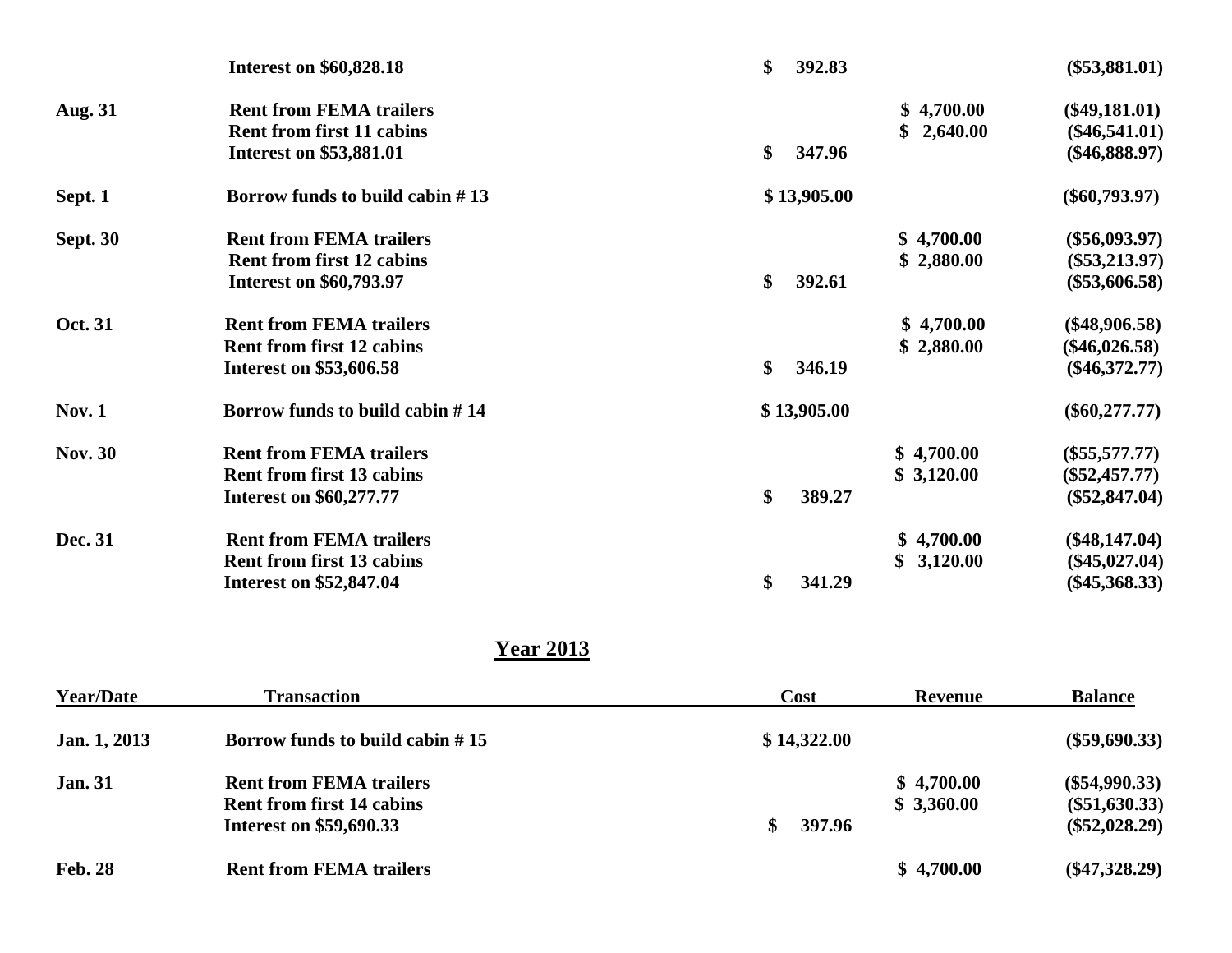|                 | <b>Rent from first 14 cabins</b>   | \$3,360.00   | $(\$43,968.29)$ |
|-----------------|------------------------------------|--------------|-----------------|
|                 | <b>Interest on \$52,028.29</b>     | \$<br>346.87 | $(\$44,315.16)$ |
| Mar. 1          | Borrow funds to build cabin $# 16$ | \$14,322.00  | $(\$58,637.16)$ |
| <b>Mar. 31</b>  | <b>Rent from FEMA trailers</b>     | \$4,700.00   | $(\$53,937.16)$ |
|                 | <b>Rent from first 15 cabins</b>   | \$3,600.00   | $(\$50,337.16)$ |
|                 | <b>Interest on \$58,637.16</b>     | \$<br>390.93 | $(\$50,728.09)$ |
| <b>Apr. 30</b>  | <b>Rent from FEMA trailers</b>     | \$4,700.00   | $(\$46,028.09)$ |
|                 | <b>Rent from first 15 cabins</b>   | \$3,600.00   | $(\$42,428.09)$ |
|                 | <b>Interest on \$50,728.09</b>     | \$<br>338.20 | $(\$42,766.30)$ |
| May 1           | Borrow funds to build cabin #17    | \$14,322.00  | $(\$57,088.30)$ |
| May 31          | <b>Rent from FEMA trailers</b>     | \$4,700.00   | $(\$52,388.30)$ |
|                 | <b>Rent from first 16 cabins</b>   | \$3,840.00   | $(\$48,548.30)$ |
|                 | Interest on \$57,088.30            | \$<br>380.61 | $(\$48,928.90)$ |
| June 30         | <b>Rent from FEMA trailers</b>     | \$4,700.00   | $(\$44,228.90)$ |
|                 | <b>Rent from first 16 cabins</b>   | \$3,840.00   | $(\$40,388.90)$ |
|                 | <b>Interest on \$48,928.90</b>     | \$<br>326.21 | $(\$40,715.11)$ |
| July 1          | Borrow funds to build cabin #18    | \$14,322.00  | $(\$55,037.11)$ |
| July 31         | <b>Rent from FEMA trailers</b>     | \$4,700.00   | $(\$50,337.11)$ |
|                 | <b>Rent from first 17 cabins</b>   | \$4,080.00   | $(\$46,257.11)$ |
|                 | <b>Interest on \$55,037.11</b>     | \$<br>366.93 | $(\$46,624.05)$ |
| <b>Aug. 31</b>  | <b>Rent from FEMA trailers</b>     | \$4,700.00   | $(\$41,924.05)$ |
|                 | <b>Rent from first 17 cabins</b>   | \$4,080.00   | $(\$37,844.05)$ |
|                 | <b>Interest on \$46,624.05</b>     | 310.84<br>\$ | $(\$38,154.89)$ |
| Sept 1          | Borrow funds to build cabin #19    | \$14,322.00  | $(\$52,476.89)$ |
| <b>Sept. 30</b> | <b>Rent from FEMA trailers</b>     | \$4,700.00   | $(\$47,776.89)$ |
|                 | <b>Rent from first 18 cabins</b>   | \$4,320.00   | $(\$43,456.89)$ |
|                 | <b>Interest on \$52,476.89</b>     | 349.86<br>\$ | $(\$43,806.75)$ |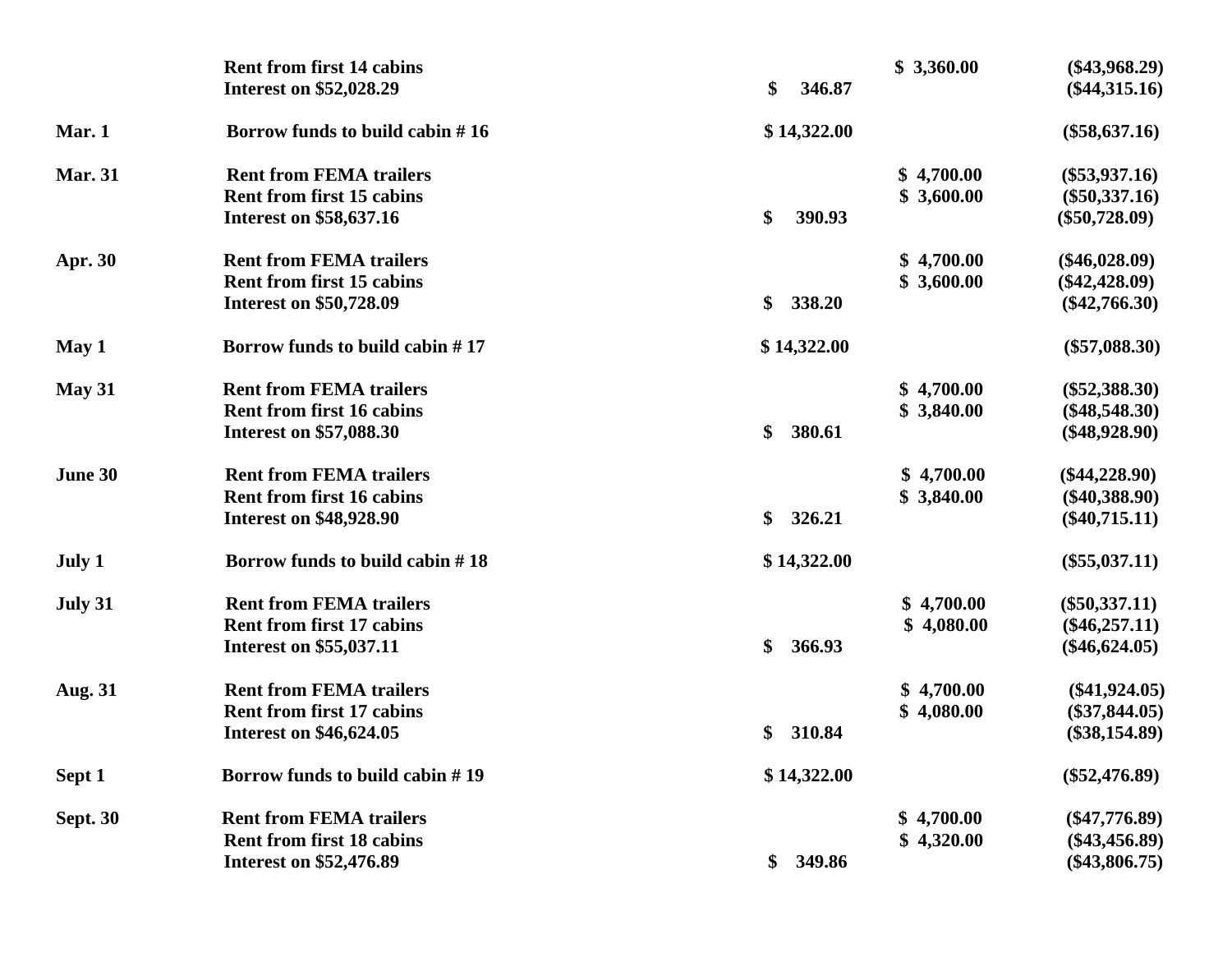| <b>Oct. 31</b> | <b>Rent from FEMA trailers</b>    |              | \$4,700.00 | $(\$39,106.75)$ |
|----------------|-----------------------------------|--------------|------------|-----------------|
|                | <b>Rent from first 18 cabins</b>  |              | \$4,320.00 | $(\$34,786.75)$ |
|                | <b>Interest on \$43,806.75</b>    | 292.06<br>\$ |            | $(\$35,078.81)$ |
| <b>Nov. 1</b>  | Borrow funds to build cabin $#20$ | \$14,322.00  |            | $(\$49,400.81)$ |
| <b>Nov. 30</b> | <b>Rent from FEMA trailers</b>    |              | \$4,700.00 | $(\$44,700.81)$ |
|                | <b>Rent from first 19 cabins</b>  |              | \$4,560.00 | $(\$40,140.81)$ |
|                | <b>Interest on \$49,400.81</b>    | 329.36<br>\$ |            | $(\$40,470.17)$ |
| Dec. 31        | <b>Rent from FEMA trailers</b>    |              | \$4,700.00 | $(\$35,770.17)$ |
|                | <b>Rent from first 19 cabins</b>  |              | \$4,560.00 | $(\$31,210.17)$ |
|                | <b>Interest on \$40,470.17</b>    | 269.81       |            | $(\$31,479.98)$ |

### **Year 2014**

| <b>Year/Date</b> | <b>Transactions</b>                                                | Cost         | <b>Revenue</b> | <b>Balance</b>                     |
|------------------|--------------------------------------------------------------------|--------------|----------------|------------------------------------|
| Jan. 1, 2014     | Borrow funds to build cabin $#21$                                  | \$14,752.00  |                | $(\$46,231.98)$                    |
| <b>Jan. 31</b>   | <b>Rent from FEMA trailers</b>                                     |              | \$4,700.00     | $(\$41,531.98)$                    |
|                  | <b>Rent from first 20 cabins</b><br><b>Interest on \$46,231.98</b> | \$<br>317.84 | \$4,800.00     | $(\$36,731.00)$<br>$(\$37,049.83)$ |
| <b>Feb. 28</b>   | <b>Rent from FEMA trailers</b>                                     |              | \$4,700.00     | $(\$32,349.83)$                    |
|                  | <b>Rent from first 20 cabins</b>                                   |              | \$4,800.00     | $(\$27,549.83)$                    |
|                  | <b>Interest on \$37,049.83</b>                                     | \$<br>254.72 |                | $(\$27,804.54)$                    |
| Mar. 1           | Borrow funds to build cabin $#22$                                  | \$14,752.00  |                | $(\$42,556.54)$                    |
| <b>Mar. 31</b>   | <b>Rent from FEMA trailers</b>                                     |              | \$4,700.00     | $(\$37,856.54)$                    |
|                  | <b>Rent from first 21 cabins</b>                                   |              | \$5,040.00     | $(\$32,816.54)$                    |
|                  | <b>Interest on \$42,556.54</b>                                     | \$<br>292.58 |                | $(\$33,109.12)$                    |
| <b>Apr. 30</b>   | <b>Rent from FEMA trailers</b>                                     |              | \$4,700.00     | $(\$28,409.12)$                    |
|                  | <b>Rent from first 21 cabins</b>                                   |              | \$5,040.00     | $(\$23,369.12)$                    |
|                  | <b>Interest on \$33,109.12</b>                                     | \$<br>227.63 |                | $(\$23,596.75)$                    |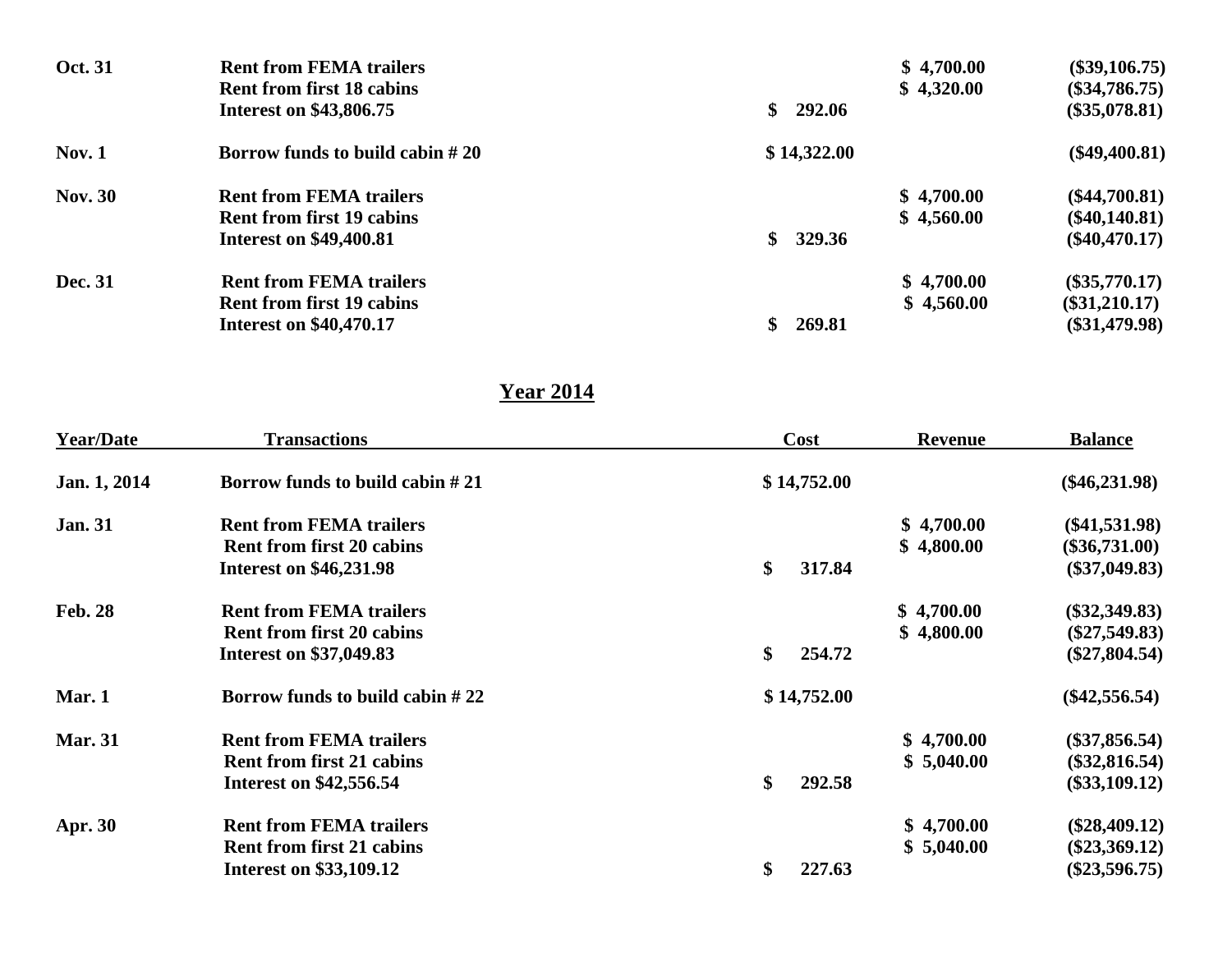| May 1           | Borrow funds to build cabin #23  | \$14,752.00  | $(\$38,348.75)$ |
|-----------------|----------------------------------|--------------|-----------------|
| May 30          | <b>Rent from FEMA trailers</b>   | \$4,700.00   | $(\$33,648.75)$ |
|                 | <b>Rent from first 22 cabins</b> | \$5,280.00   | $(\$28,368.75)$ |
|                 | <b>Interest on \$38,348.75</b>   | \$<br>263.65 | $(\$28,632.39)$ |
| June 30         | <b>Rent from FEMA trailers</b>   | \$4,700.00   | $(\$23,932.39)$ |
|                 | <b>Rent from first 22 cabins</b> | \$5,280.00   | $(\$18,652.39)$ |
|                 | <b>Interest on \$28,632.39</b>   | \$<br>196.85 | (\$18,849.24)   |
| July 1          | Borrow funds to build cabin #24  | \$14,752.00  | $(\$33,601.24)$ |
| July 31         | <b>Rent from FEMA trailers</b>   | \$4,700.00   | $(\$28,901.24)$ |
|                 | <b>Rent from first 23 cabins</b> | \$5,520.00   | $(\$23,381.24)$ |
|                 | <b>Interest on \$33,601.24</b>   | \$<br>231.01 | $(\$23,612.25)$ |
| <b>Aug. 31</b>  | <b>Rent from FEMA trailers</b>   | \$4,700.00   | $(\$18,912.25)$ |
|                 | <b>Rent from first 23 cabins</b> | \$5,520.00   | $(\$13,392.25)$ |
|                 | <b>Interest on \$23,612.25</b>   | \$<br>162.33 | $(\$13,554.58)$ |
| Sept. 1         | Borrow funds to build cabin #25  | \$14,752.00  | $(\$28,306.58)$ |
| <b>Sept. 30</b> | <b>Rent from FEMA trailers</b>   | \$4,700.00   | $(\$23,606.58)$ |
|                 | <b>Rent from first 24 cabins</b> | \$5,760.00   | $(\$17,846.58)$ |
|                 | <b>Interest on \$28,306.58</b>   | \$<br>194.61 | (\$18,041.19)   |
| Oct. 31         | <b>Rent from FEMA trailers</b>   | \$4,700.00   | $(\$13,341.19)$ |
|                 | <b>Rent from first 24 cabins</b> | \$5,760.00   | $(\$7,581.19)$  |
|                 | <b>Interest on \$18,041.19</b>   | \$<br>124.03 | $(\$7,705.22)$  |
| <b>Nov. 1</b>   | Borrow funds to build cabin #26  | \$14,752.00  | $(\$22,457.22)$ |
| <b>Nov. 30</b>  | <b>Rent from FEMA trailers</b>   | \$4,700.00   | $(\$17,757.22)$ |
|                 | <b>Rent from first 25 cabins</b> | \$6,000.00   | $(\$11,757.22)$ |
|                 | <b>Interest on \$22,457.22</b>   | 154.39<br>\$ | $(\$11,911.62)$ |
| Dec. 31         | <b>Rent from FEMA trailers</b>   | \$4,700.00   | $(\$7,211.62)$  |
|                 | <b>Rent from first 25 cabins</b> | \$6,000.00   | $(\$1,211.62)$  |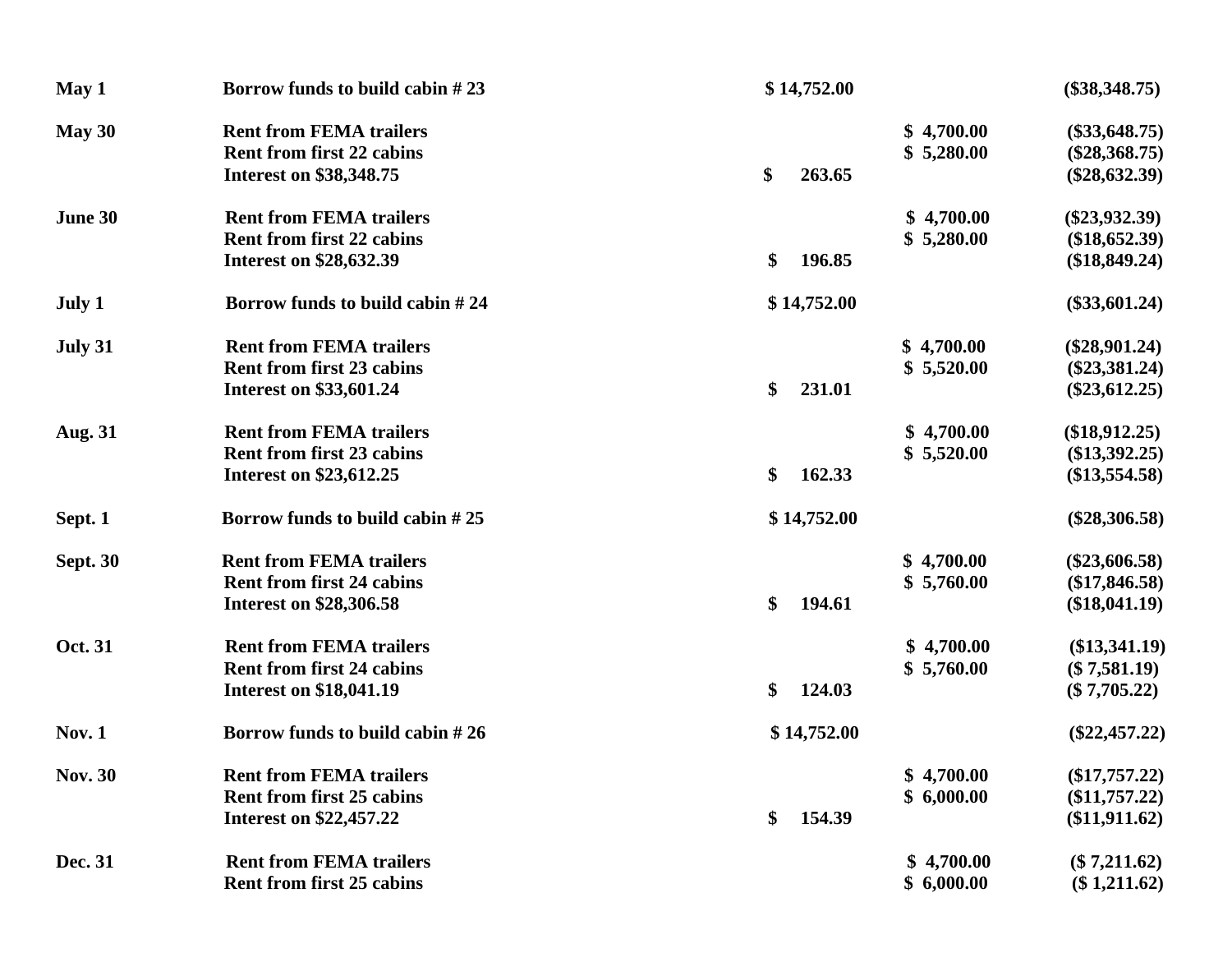#### **Year 2015**

| <b>Year/Date</b> | <b>Transaction</b>                | Cost         | <b>Revenue</b> | <b>Balance</b>        |
|------------------|-----------------------------------|--------------|----------------|-----------------------|
| Jan. 1, 2015     | Borrow funds to build cabin $#27$ | \$15,195.00  |                | $(\$16,488.51)$       |
| <b>Jan. 31</b>   | <b>Rent from FEMA trailers</b>    |              | \$4,700.00     | $(\$11,788.51)$       |
|                  | <b>Rent from first 26 cabins</b>  |              | \$6,240.00     | $(\$ 5,548.51)$       |
|                  | <b>Interest on \$16,488.51</b>    | \$<br>116.79 |                | $(\$ 5,665.30)$       |
| <b>Feb. 28</b>   | <b>Rent from FEMA trailers</b>    |              | \$4,700.00     | 965.30)<br>$$^{(5)}$$ |
|                  | <b>Rent from first 26 cabins</b>  |              | \$6,240.00     | \$5,274.70            |
|                  | <b>Interest on \$5,665.30</b>     | \$<br>40.13  |                | \$5,234.57            |
| Mar. 1           | Borrow funds to build cabin $#28$ | \$15,195.00  |                | $(\$9,960.43)$        |
| <b>Mar. 31</b>   | <b>Rent from FEMA trailers</b>    |              | \$4,700.00     | $(\$ 5,260.43)$       |
|                  | <b>Rent from first 27 cabins</b>  |              | \$6,480.00     | \$1,219.57            |
|                  | <b>Interest on \$9,960.43</b>     | \$<br>70.55  |                | \$1,149.02            |
| <b>Apr. 30</b>   | <b>Rent from FEMA trailers</b>    |              | \$4,700.00     | \$5,849.02            |
|                  | <b>Rent from first 27 cabins</b>  |              | \$6,480.00     | \$12,329.02           |
|                  | <b>Interest on (\$1,149.02)</b>   | \$<br>8.14)  |                | \$12,337.16           |
| May 1            | Borrow funds to build cabin $#29$ | \$15,195.00  |                | $(\$$ 2,857.84)       |
| May 31           | <b>Rent from FEMA trailers</b>    |              | \$4,700.00     | \$1,842.16            |
|                  | <b>Rent from first 28 cabins</b>  |              | \$6,720.00     | \$8,562.16            |
|                  | <b>Interest on \$2,857.84</b>     | \$<br>20.24  |                | \$8,541.92            |
| June 30          | <b>Rent from FEMA trailers</b>    |              | \$4,700.00     | \$13,241.92           |
|                  | <b>Rent from first 28 cabins</b>  |              | \$6,720.00     | \$19,961.92           |
|                  |                                   |              |                |                       |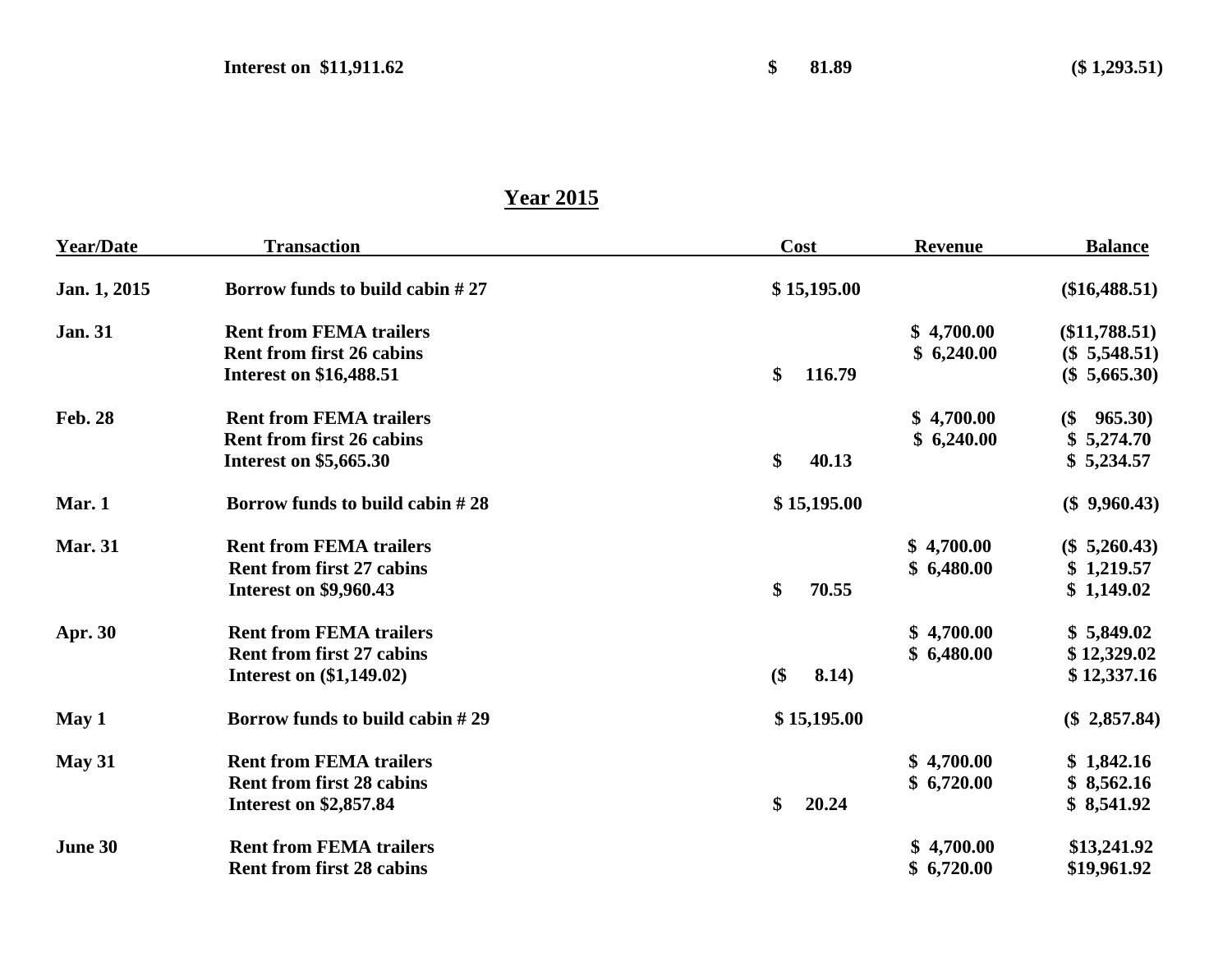|                 | <b>Interest on</b>                                                                       |                          |                            |
|-----------------|------------------------------------------------------------------------------------------|--------------------------|----------------------------|
| July 1          | Use funds to build cabin $#30$                                                           | \$15,195.00              | \$4,766.92                 |
| July 31         | <b>Rent from FEMA trailers</b><br><b>Rent from first 29 cabins</b><br><b>Interest on</b> | \$4.700.00<br>\$6,960.00 | \$9,466.92<br>\$16,426.92  |
| <b>Aug. 31</b>  | <b>Rent from FEMA trailers</b><br><b>Rent from first 29 cabins</b><br><b>Interest on</b> | \$4,700.00<br>\$6,960.00 | \$21,126.92<br>\$28,086.92 |
| Sept. 1         | Use funds to build cabin $#31$                                                           | \$15,195.00              | \$12,891.92                |
| <b>Sept. 30</b> | <b>Rent from FEMA trailers</b><br><b>Rent from first 30 cabins</b><br><b>Interest on</b> | \$4,700.00<br>\$7,200.00 | \$17,591.92<br>\$24,791.92 |
| <b>Oct. 31</b>  | <b>Rent from FEMA trailers</b><br><b>Rent from first 30 cabins</b><br><b>Interest on</b> | \$4,700.00<br>\$7,200.00 | \$29,491.92<br>\$36,691.92 |
| <b>Nov. 1</b>   | Use funds to build cabin $#32$                                                           | \$15,195.00              | \$21,496.92                |
| <b>Nov. 30</b>  | <b>Rent from FEMA trailers</b><br><b>Rent from first 31 cabins</b><br><b>Interest on</b> | \$4,700.00<br>\$7,440.00 | \$26,196.92<br>\$33,636.92 |
| Dec. 31         | <b>Rent from FEMA trailers</b><br><b>Rent from first 31 trailers</b>                     | \$4,700.00<br>\$7,440.00 | \$38,336.92<br>\$45,776.92 |

**Note: At the end of 5 years will have 32 cabins paid for and money in the bank.**